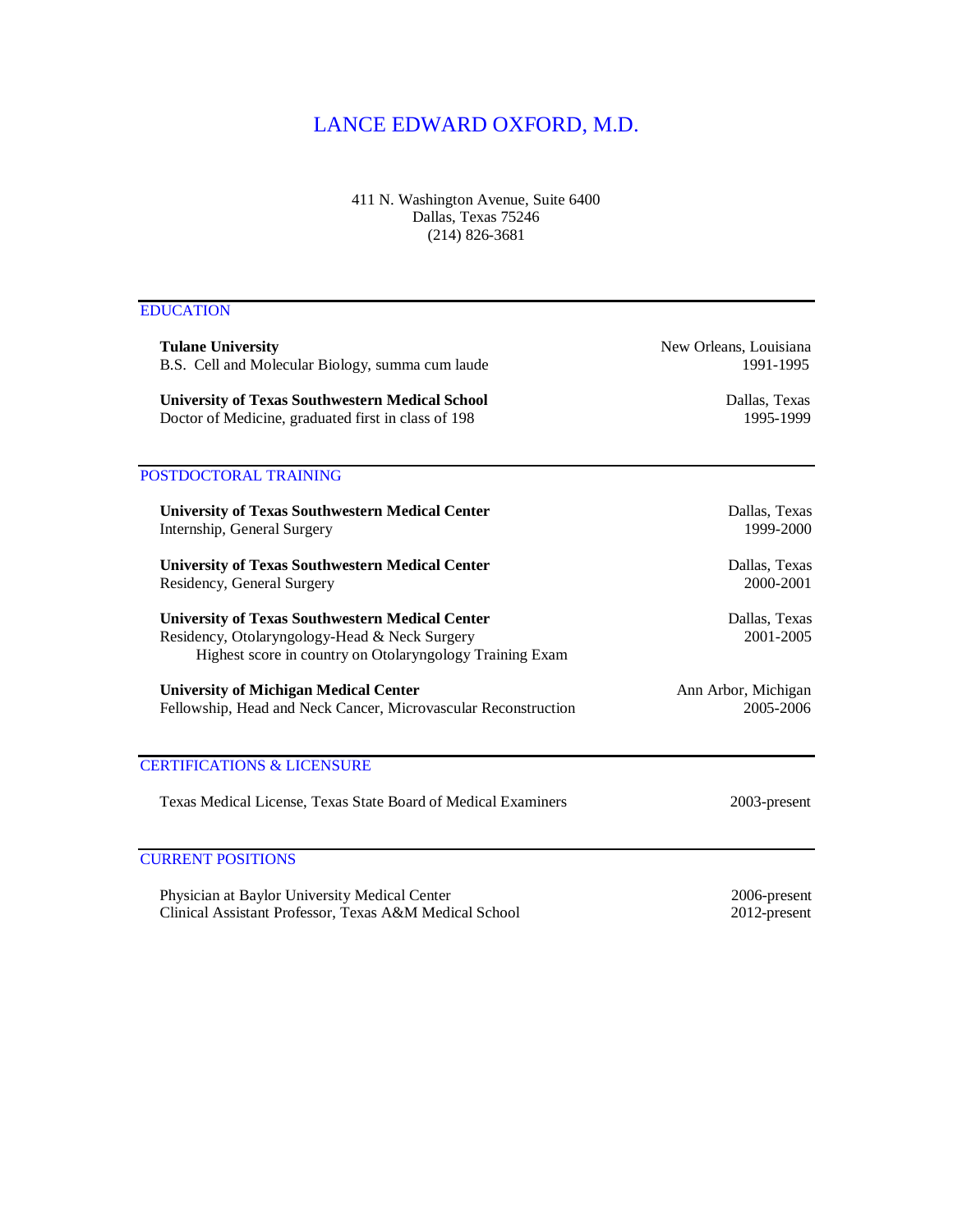- 1. Oxford L, Ducic Y. Congenital tracheocutaneous fistulas. Laryngoscope 2002;112:1441- 1444.
- 2. Myers LL, Oxford LE. Differential diagnosis and treatment options in paranasal sinus cancers. Surgical Oncology Clinics of North America 2004;13:167-186.
- 3. Oxford LE, Ducic Y. Transcervical elective superior mediastinal dissection for advanced laryngeal and level 4 squamous cell carcinoma. Laryngoscope 2005;115:625-628.
- 4. Oxford LE, McClay J. Complications of acute sinusitis. Otolaryngology Head and Neck Surgery 2005;133:32-37.
- 5. Oxford LE, Ducic Y. Use of fibula free flaps with 2-vessel runoff of the lower extremity. Archives of Facial Plastic Surgery 2005;7:261-264.
- 6. Ducic Y, Oxford LE. Use of precontoured positioning plates and pericranial flaps in midfacial reconstruction to optimize aesthetic and functional outcomes. Archives of Facial Plastic Surgery 2005;7:387-392.
- 7. Verret DJ, Ducic Y, Oxford L, Smith J. Hydroxyapatite cement in craniofacial reconstruction. Otolaryngology Head and Neck Surgery 2005;133:897-899.
- 8. Ducic Y, Oxford L, Pontius A. Transoral approach to the superomedial parapharyngeal space. Otolaryngology Head and Neck Surgery 2006;134:466-470.
- 9. Oxford LE, McClay J. Medical and surgical management of subperiosteal orbital abscess secondary to acute sinusitis in children. International Journal of Pediatric Otolaryngology 2006;70:1853-61.
- 10. Oxford LE, Ducic Y. Retrograde dilation of complete cervical and hypopharyngeal strictures. Journal of Otolaryngology 2006;35:327-331.
- 11. Thomason T, Oxford LE, Ducic Y. Metastatic acinic cell carcinoma presenting as a recurrent pituitary adenoma. Journal of Otolaryngology 2007;36:91-92.
- 12. Ducic Y, Oxford L. Transcervical elective superior mediastinal dissection for thyroid carcinoma. American Journal of Otolaryngology 2009;4:221-4.
- 13. Chepeha DB, Sacco AG, Oxford LE, et al. Advanced squamous cell carcinoma of the oropharynx: efficacy of positron emission tomography and computed tomography for determining primary tumor response during induction chemotherapy. Head & Neck 2009;31:452-60.
- 14. Cheng YS, Rees T, Jordan L, Oxford L, O'Brien J, Chen HS, Wong D. Salivary endothelin-1 potential for detecting oral cancer in patients with oral lichen planus or oral cancer in remission. Oral Oncology 2011;47:1122-6.
- 15. Cheng YS, Jordan L, Rees T, Chen HS, Oxford L, Brinkmann O, Wong D. Levels of potential oral cancer salivary mRNA biomarkers in oral cancer in remission and oral lichen planus patients. Clinical Oral Investigations 2014;18:985-93.
- 16. Potter JK, Lee MR, Oxford L, Wong C, Saint-Cyr M. Proximal peroneal perforator in dualskin paddle configuration in fibula free flap for composite oral reconstruction. Plastic and Reconstructive Surgery 2014;133:1485-92.
- 17. Jordan JW, Oxford LE, Adair CF. Infiltrative right parotid mass with lymphadenopathy. JAMA Otolaryngology Head Neck Surgery 2016; 142:1015-1016.
- 18. Yin W, Duluc D, Joo H, Xue Y, Gu C, Wang Z, Ouedraogo R, Oxford L, et al. Therapeutic HPV cancer vaccine targeted to CD40 elicits effective CD8+ T-cell immunity. Cancer Immunology Research 2016;4:823-834.
- 19. Cheng YL, Jordan L, Chen HS, Kang D, Oxford L, et al. Chronic periodontics can affect the levels of potential oral cancer salivary mRNA biomarkers. J Periodontal Research 2016.
- 20. Oxford LE, Obrien J. "How to manage the XI nerve in neck dissections" in Pearl in Pitfalls in Head & Neck Surgery,  $2<sup>nd</sup>$  edition, editor Claudio Cernea: 2012, Karger publishing.